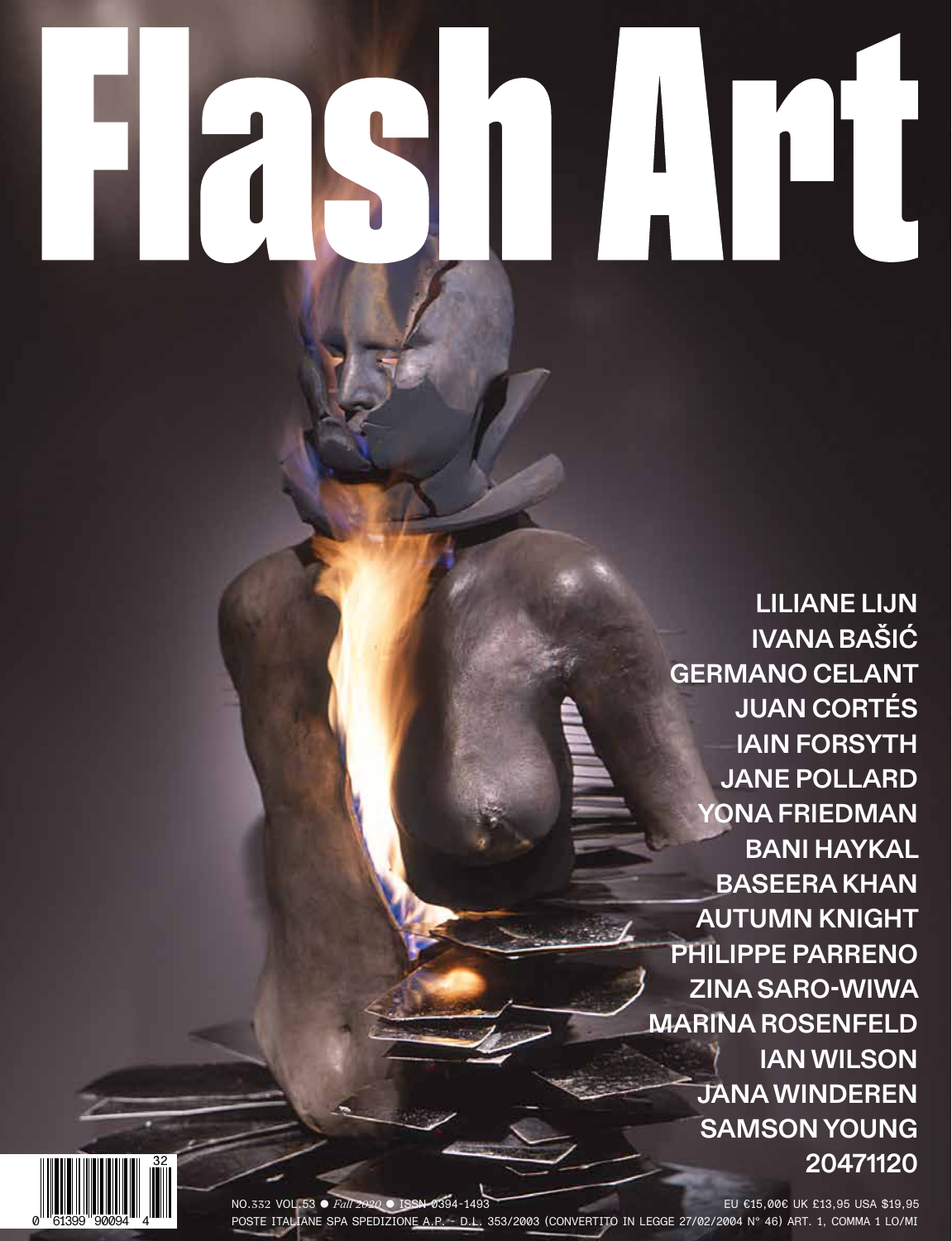- 42 Letter from the Editors
- 44 Dossier Philippe Parreno
- Designed to Be Animated: Some Insights in Philippe Parreno's Animism

Desiring Machines: The Exhibition as Automaton in Philippe Parreno's **Work** 

by Emanuele Coccia

64 Cover Story Liliane Lijn: Reinventing the Archetype

by Zoe Stillpass Space as Time / Time

as Space: Philippe Parreno's *Delivered Time* by Dorothea von Hantelmann

113 Time Machine Special Issue on documenta V Originally published in *Flash Art* no 32-33-34,  ${\sf May}/$ July 1972

- 129 Ian Wilson: There Was a **Discussion**
- 146 Yona Friedman®:A Case Study from Radicalism to Idiocracy
- 161 THE CURATORIAL GAZE Episode III: Speech of an **Object**

82 Listen to This! Sound Art Reflections

by Barbara London

by Ciara Moloney Germano Celant:

97 Dossier Germano Celant (1940–2020)

The Anticipatory Role of Germano Celant

by Pascale Krief

Companion to Art

by Terry Smith

by Luca Cerizza

by François Roche

A Column by Pierre Bal-Blanc

170 NEWCOSTUME Episode II: 20471120: Ecstatic Exhibitionism A Column by Matthew Linde

180 Questionnaire The Kitchen's new residency programs: Autumn Knight at 512 West 19th Street and Baseera Khan at Queenslab

> 3 Senga Nengudi, *R.S.V.P. Winter 1976*, 1976-2003. Courtesy of the artist; Extra Trenguary, New York; ESSEX STREET, New York. Pinault<br>Collection. © Senga Nengudi.



190 Letter from the City

### by Ivana Bašić

193 Reviews "Don't Let This Be Easy" Walker Art Center, Minneapolis / Rose Wylie "where i am and was"Aspen Art Museum, Colorado / Toyin Ojih Odutola "A Countervailing Theory" Barbican Centre, London / Robert Morris "The Perceiving Body" MAMC+, Saint-Étienne Métropole / "Shifting Proximities" Nxt Museum, Amsterdam / Irma Blank "Blank" CCA - Center for Contemporary Art and at the Bauhaus Foundation. Tel Aviv / Martin Kippenberger "K" Fondazione Prada, Milan / "Untitled, 2020. Three perspectives on the art of the present" Punta della Dogana, Venice

# CONTENTS

1 Liliane Lijn, *Paradise Lost*, 2000-2019. Patinated bronze, fused tiles, sand, Perspex lens, video, Perspex case, MDF base and media player, looped SD digital file. 2'51''. 36 × 52.5 × 52.5 cm. Photography by Lewis Ronald. Courtesy of the artist and Rodeo, London / Piraeus. 2 Toyin Ojih Odutola, *A Forbidden Impulse from A Countervailing Theory*, 2019. Courtesy of the artist and Jack Shainman Gallery, New York. © Toyin Ojih Odutola.

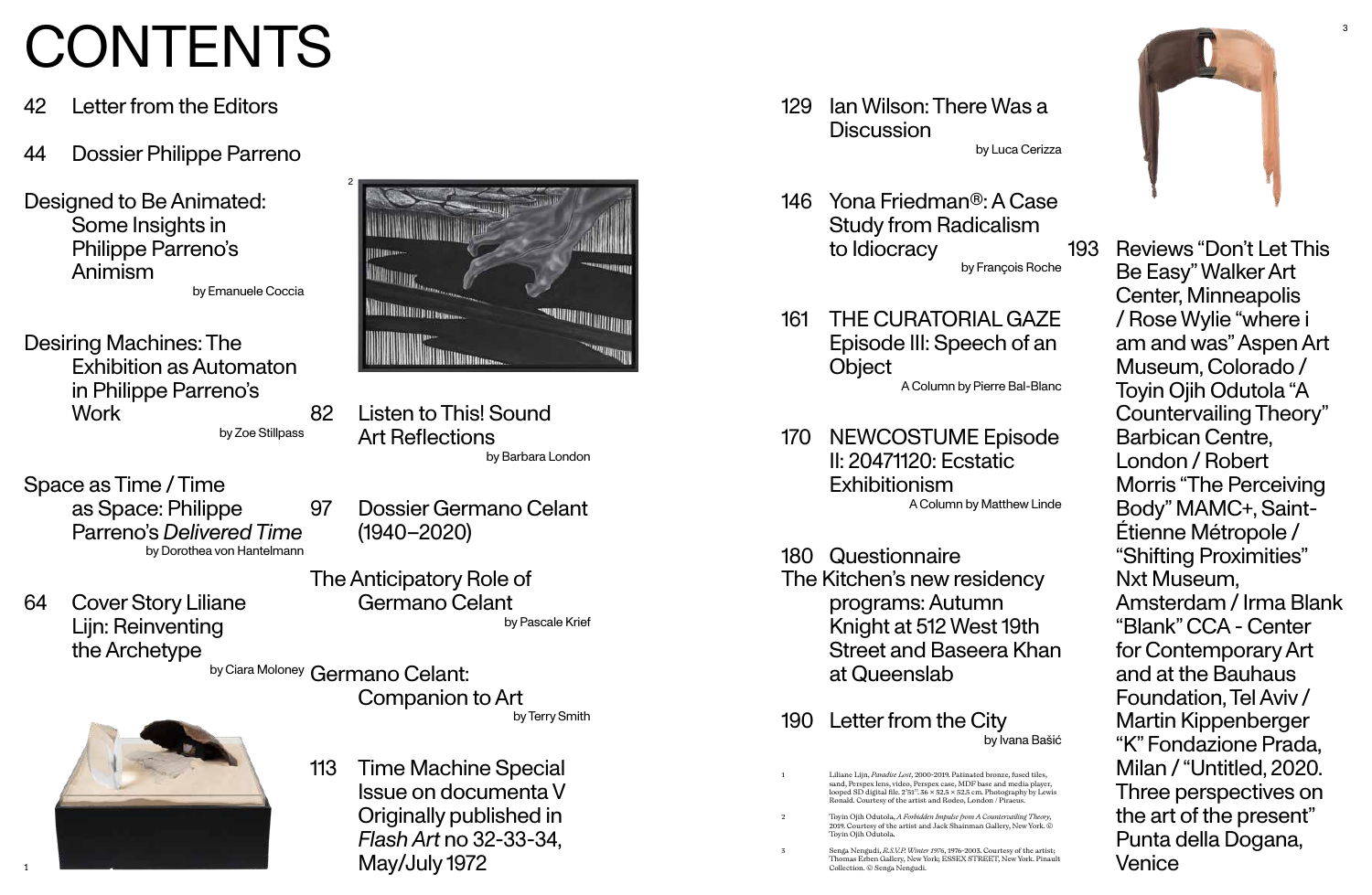by Barbara London



## Essay Listen to This! Sound Art Reflections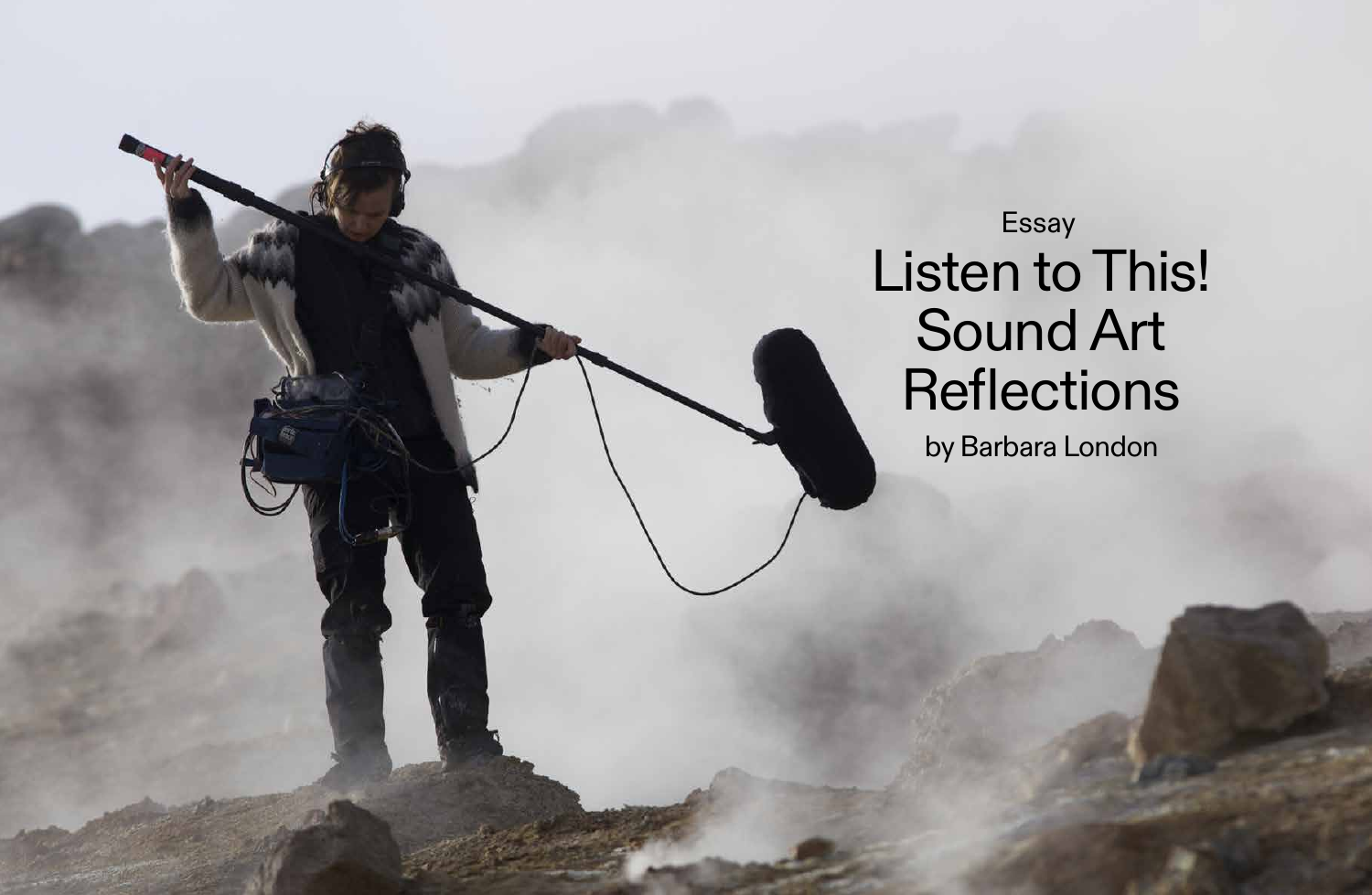1960s as a lively, open-ended alternative away from the center. Practitioners with backgrounds in disparate fields — such as music, performance, literature, visual art, and the moving image — took to experimenting with a range of sonic configurations. Feeling unconstrained, they explored consumer audio tools alone in their studios, or in the supportive environment of developing artist-run, nonprofit spaces where intermedia investigation was the norm. During this early phase, contemporary art museums were concentrating on concrete, commodifiable forms, namely painting and sculpture. These institutions considered sound an anathema, and were horrified by how it appeared as fluid as water and wantonly would invade sacrosanct white-cube spaces.

By the late 1990s, museums had started to contemplate sound as an exhibitable art form, bolstered once they hired skilled audiovisual technicians who understood how best to install sound artwork. This involved meticulously arranging specific equipment to present work according to an artist's aesthetic intention, and making careful use of sound ba fing materials that stopped sound from escaping all over the place.

What exactly is sound art? And who considers themselves a sound artist? Is sound art simply a catchall term for multifarious art made using the latest consumer electronic tools and audio systems? While definitions and theories are at best temporarily relevant and all-but-impossible to nail down, artists continue to thrive, inspired by sound's open-endedness. Rather than be pigeonholed by labels, most practitioners favor the simplest term, artist. This suits their approach to creating a sound-based artwork that might materialize as an installation, a performance, an immersive virtual reality environment, or even an online audio file. More than ever, the field's diversity means that sound art belongs to the here and now as it steadily evolves with technology, with the times, and with its users.

The future of sound art appears bright, especially in outdoor spaces. Post COVID-19, parks and sculpture gardens inevitably will be commissioning site-specific sound art installations, encouraging properly masked audiences to listen closely and even linger with the work as they practice social distancing. COVID has similarly motivated online opportunities. During the lockdown, artists remained active, using social media for the selfdistribution of streamable and interactive new sound works, in the same way that during the topsy-turvy late 1960s and early 1970s innovative recordings reached interested audiences through o fbeat radio stations and mail-order distribution systems. In due time, artists will be unveiling new forms of expression. We will need to pay attention, because fresh ideas always appear out of the blue, without fanfare.

Over the last few months, artists have been resourceful in using sound and media technology to forge alternatives, presenting solo performances live from their studios or in what were shuttered galleries. Meanwhile museums fell back on their own archives and began streaming documentaries of past avant-garde



Many also launched online exhibitions of singlechannel videos and films from their collections. History reveals that sound art thrives

in the unmapped terrain of interdisciplinary art practice, in tandem with steadily evolving technologies and social systems. Whether in a do-it-yourself or a polished manner, artists engaged with sound belong to the here and now, and today their work is stronger and more relevant than ever. Sound is delightfully mutable: as fluid as a river, as tough as steel, or as delicate as a birdcall.

What follows are recent cases in point, examples of original work by innovators who defy convention with their insightful sound-driven art.

**Jana Winderen** (b. 1965, lives in Oslo) explores the aural dimensions of landscapes that are difficult to reach, and sounds that are imperceptible to most people. The sounds she records in nature become the components of compositions she develops. The immateriality of sound suits her interests, especially the way sound tends to be perceived intuitively in advance of the rational workings of the mind. *Ultrafield* (2013), her ambisonic installation with sixteen carefully arranged speakers, aurally transports listeners down into the depths of the ocean, to hear the vocal clicks of whales and the subtle drone of boat motors, before taking them up to the surface of a river where the rhythmic sounds of canoe oars can be heard. The installation then goes skyward into the domain of chirping birds and echolocating bats. After a brief pause, the twenty-minute sonic cycle gently begins again. Listeners have space for imaginative readings of the aural realities unfolding around them, discovering the commonalities of sounds and discerning the transition from underwater to midair.

Winderen describes her compositional methodology as "blind" field recording, meaning she is open to chance. For *Ultrafield*, she used especially long cords and a range of sensitive microphones, including hydrophones, that she dropped hundreds of feet deep into the icy ocean at the Arctic Circle. After months spent carefully collecting the sounds made by di ferent species of fish, insects, and bats, both audible and inaudible to human ears, she returned to her studio and reworked the material, especially in the ultrasound range above the hearing capacity of humans, as she slowly composed her ethereal work with its harmoniously joined biotic and abiotic elements. Winderen's sonic universes continue to direct her audience's attention to what are fragile ecosystems in nature — circuits that encompass all living beings.

The multidisciplinary artist **Samson Young** (b. 1979, lives in Hong Kong) engages a broad range of disciplines, including music composition, performance, installation, sound, video, drawing, and graphic design. His work is elegant, razor-sharp, and often political in nature, as it addresses the vicissitudes of language as well as cultural and military history.

*Muted Situations #2: Muted Lion Dance* (2014) revolves around the staging of a traditional "Lion Dance," with four performers but without the accompanying percussive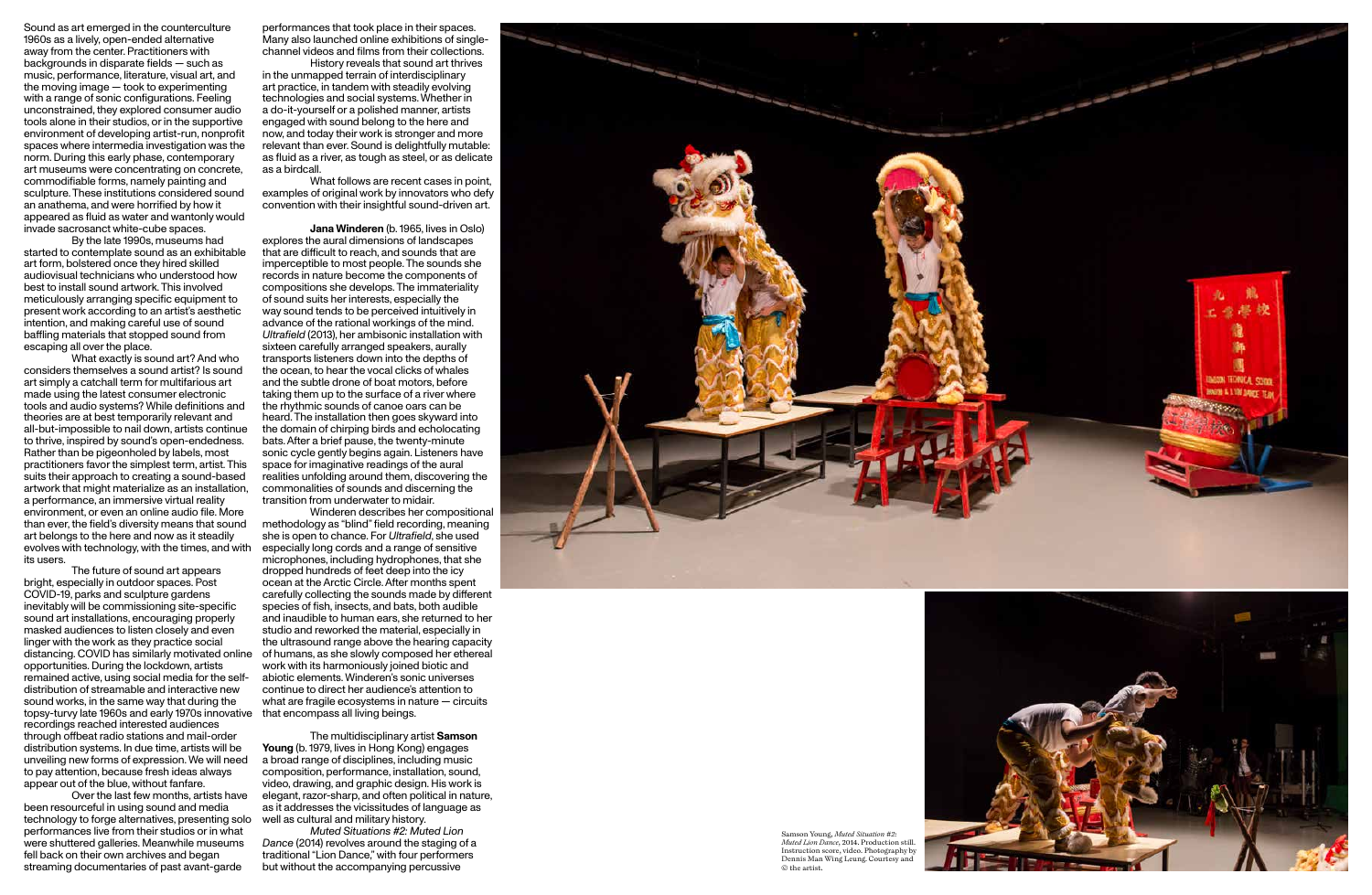



all other factors pertaining to the performative intent of the dance remain intact as much as performance, other sounds are revealed, such as the intense breathing of the performers, the verbal communication and cues between the dancers, sounds of the lion's head rattling, and the stomping of the feet.

disparate elements as filing cabinets, a workbench, electronic apparatuses, and 114 working analogue radios. The installation appears to be an anonymous archive or the abandoned workshop of a radio enthusiast. Scattered across the room on shelves are 114 domestic, analogue radio sets, each tuned to one of fourteen radio frequencies. Each frequency is playing a vocalist singing a dramatic new version of *Dies Irae* from the Roman Catholic Requiem Mass. *Dies Irae* was famously interpreted by such composers as Verdi and Mozart, and used to chilling efect by Stanley Kubrick in *A Clockwork Orange*  and *The Shining. Requiem for 114 Radios* is a as the radios call upon an intricate universe of mysterious messages, modulated hisses, mangled voices, and incomprehensible words. Messages of death permeate a radiophonic a remarkable and unpredictable performance.

87 **and 27** music. The choreography, the costume, and possible. As a result, during the recording of the This video and sound installation can be understood as a reimagination and reconstruction of the auditory. The sounds of the performers' own physical exertion — their feet hitting the ground, deep inhales and exhales, the rustling of their clothes — come to the forefront. Young proves that muting is not the same as doing nothing. Distinguished as visual and film artists, **Iain Forsyth** and **Jane Pollard** (Iain b. 1973, Jane b. 1972, live in London) always work with sound. It began with their first video, *Chain Smoker-Tap Dancer* (1995), a two-monitor installation that acoustic add-ons that direct, focus, obstruct, reflect, and project sound. Together the parts play on the relation between aural and social relations signified by the music stand, offering a systematic striation and composition of acoustic and social space that is organized around the materials (aluminum, foam, steel) and modular, relational configurations of the sculptures in space. Each part assumes the presence of hearing/sounding bodies around itself, and is positioned to variously block, amplify, distort, or reflect both visual and aural information according to its shape and composition. Microphones and loudspeakers amplify and reflect ambient room sound, heightening the work's acoustic presence and subtly amplifying the movements and sounds of visitors and mixing them into the exhibition acoustically. Meanwhile, an episodic sound score circulates throughout the work's sound system as well, momentarily interrupting the atmosphere with brief eruptions of electronic sound and vocality.

consists of a pair of unedited, single-take videos of nonstop actions that each performed. The top monitor features a single shot of Iain's head, presented actual size, as he chain-smokes. The second monitor, placed at foot level, features a single-take shot of Jane's feet wearing tap shoes and tap dancing. Iain doesn't speak or make a sound; Jane's tap dancing is the only soundtrack to the piece. *Requiem for 114 Radios* (2016) is Iain Forsyth & Jane Pollard, *Requiem for*  114 *Radios*, 2016. Mixed media, looped<br>sound installation. Photography by Toby **a** mixed-media, looped-sound installation that includes such **Zina Saro-Wiwa** (b. 1976 Port Harcourt, Nigeria, lives in Los Angeles) is an interdisciplinary artist whose mediums include video, photography, sculpture, sound, and sometimes food. She has said that as an artist she wants to free herself from supercolonized ideas about her native Nigeria, while expanding what it is to be an activist and environmentalist. Through her art, she wants to expand the meanings of Africanness and, ultimately, to decolonize the idea of the self.

testament to the death of analogue technology, babel, and the installation becomes a space for **Marina Rosenfeld** (b. 1968, lives in New York) is a composer, sound artist, and visual artist. In 1993, she orchestrated an unusual performance art piece called *Sheer Frost Orchestra*. It was scored for seventeen women, each playing an electric guitar. Sitting in a circle, the women were directed to "play" their guitars in a series of choreographed actions — pluck, scratch, slide, screech using only nail polish bottles. Her multipart sound sculpture *Music Stands* (2019) consists of music stand–like forms and a Heartfield. Courtesy of the artists/DACS. **COrresponding set of panels and** Saro-Wiwa notes that something is happening in the elemental energy that is transmitted when you're eating with someone. It's a powerful thing, and people are discomforted by watching some of these performances. Everything in the food performance is local, everything is a document of the moment at the time that it's constructed. That leap between reality and performance is what she's interested in. She recently noted: "You're watching *Table Manners*, but you're supposed to get into some state where actually you access a diferent truth; but you are not in the way of trying to control. You don't have that control. You might watch the work, but for me, when you watch my work, the idea is to get to this particular … I always want to use the word fugue state, but then I looked it up, it's totally not what it is. But I want to reclaim fugue state, because when you are listening to a fugue and when you're listening to Bach, you do get to a particular place."

Her installation *Table Manners*  (2016–18) is an eating performance carried out for the camera. In the installation, viewers are invited to sit down and enjoy a meal shown on a monitor. With great gusto and relish, a denizen of the Niger Delta delivers a distinctive eating performance in a colorful setting. The work has a lot to do with place and power. The artist has noted, "A powerful exchange takes place when one not only eats a meal but watches a meal being consumed. One is filled up with an unexplainable and potent metaphysical energy that we normally pay no attention to."

Farrow. Courtesy of the artists/DACS.

Iain Forsyth & Jane Pollard, *Requiem for 114 Radios,* 2016. Mixed media, looped sound installation. Photography by Paul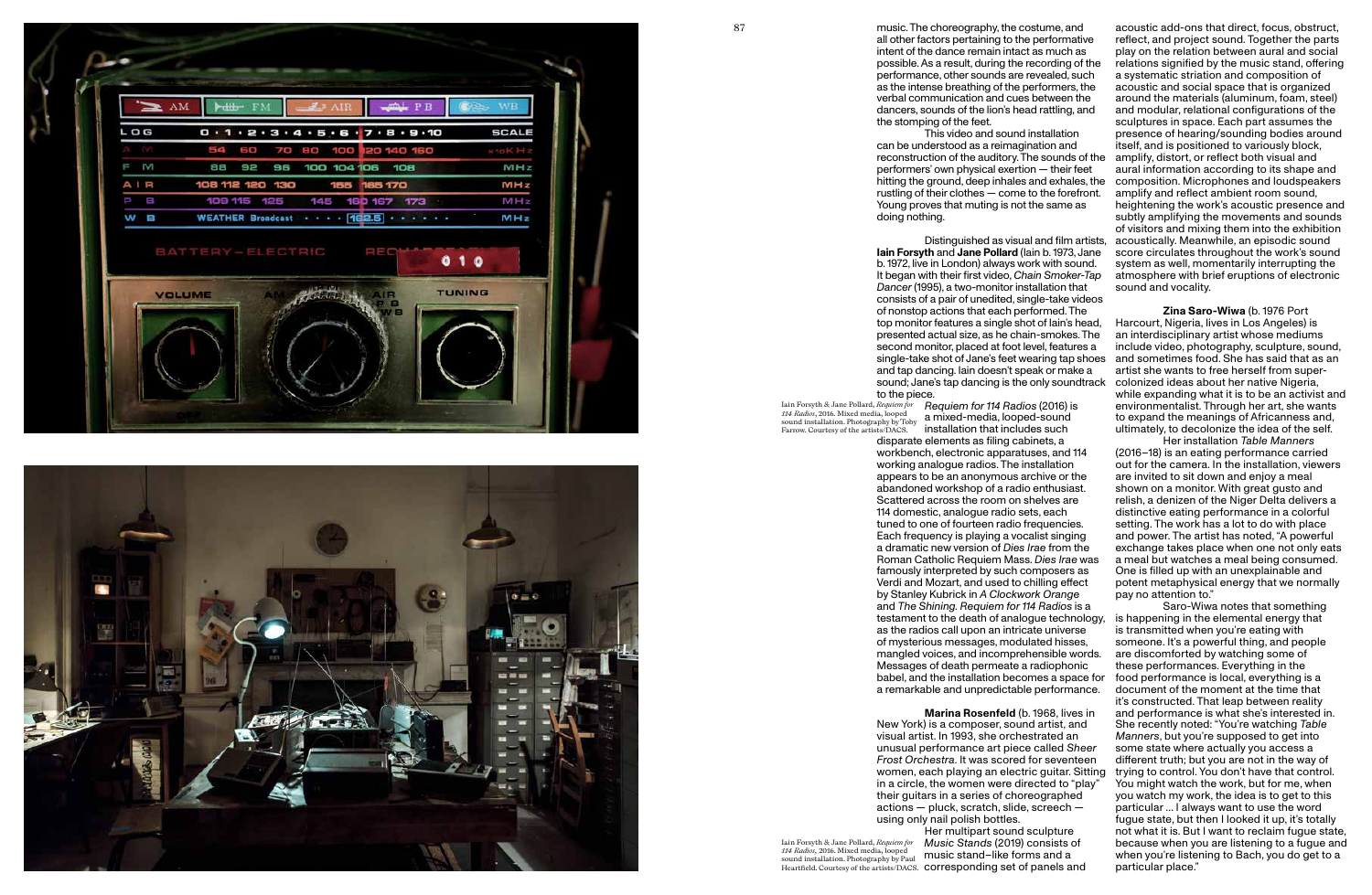



Marina Rosenfeld, *Music Stands*, 2019. Steel, UV prints on Dibond, foam, audio components, computer, sound. Installation view at The Artists Institute, New York, 2019. Courtesy of the artist.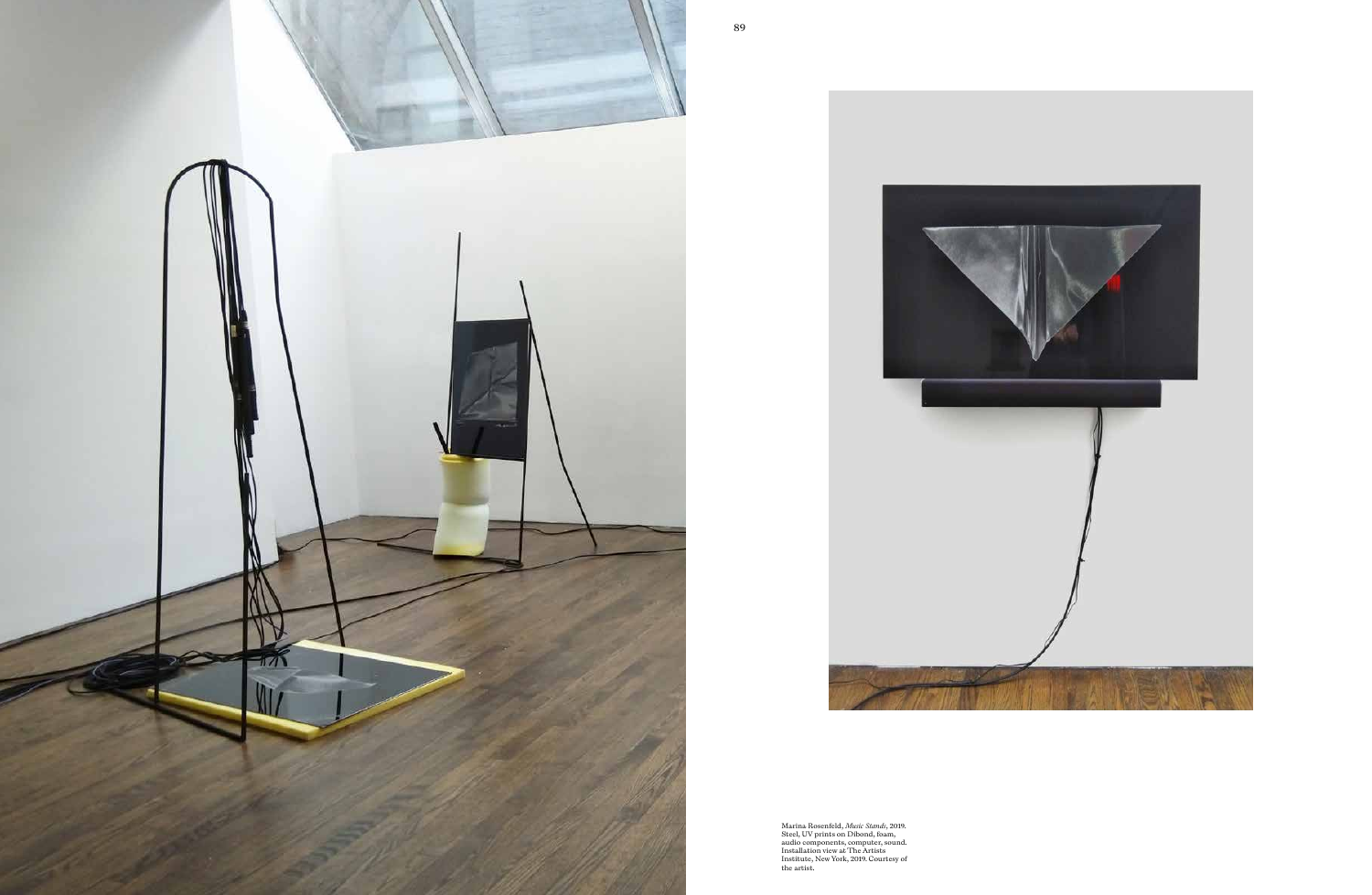![](_page_6_Picture_0.jpeg)

Zina Saro-Wiwa, *Table Manners (Season 1 and 2)*, 2019. Installation view of "Inheritance: Recent Video Art from Africa" at Fowler Museum, Los Angeles, 2019. Photography by Dan Cole. Courtesy of the artist.

Zina Saro-Wiwa, *Table Manners (Season 2): Eucharia Eats Three Leaf Yam and Gho*, 2019. Video still. Courtesy of the artist.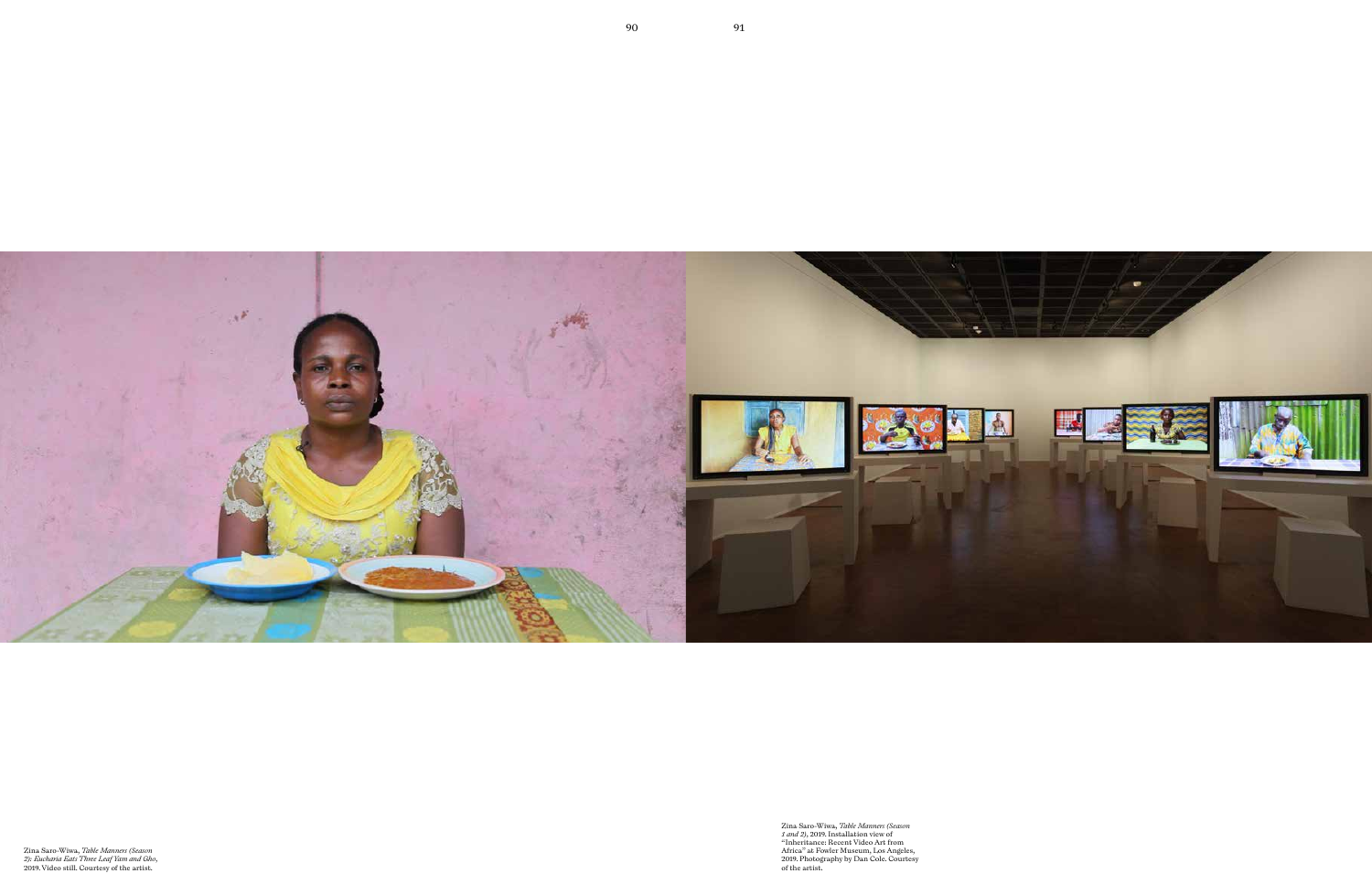yesterday i saw the world collapse nothing was heard but its sigh as everything came crashing down

![](_page_7_Figure_2.jpeg)

midl\_out

![](_page_7_Picture_4.jpeg)

₽

installation. Courtesy of the artist.

![](_page_7_Picture_7.jpeg)

 $\Box$  audio

 $\bigcap$  initiate

 $\bigcirc$  scramble

print encryption key